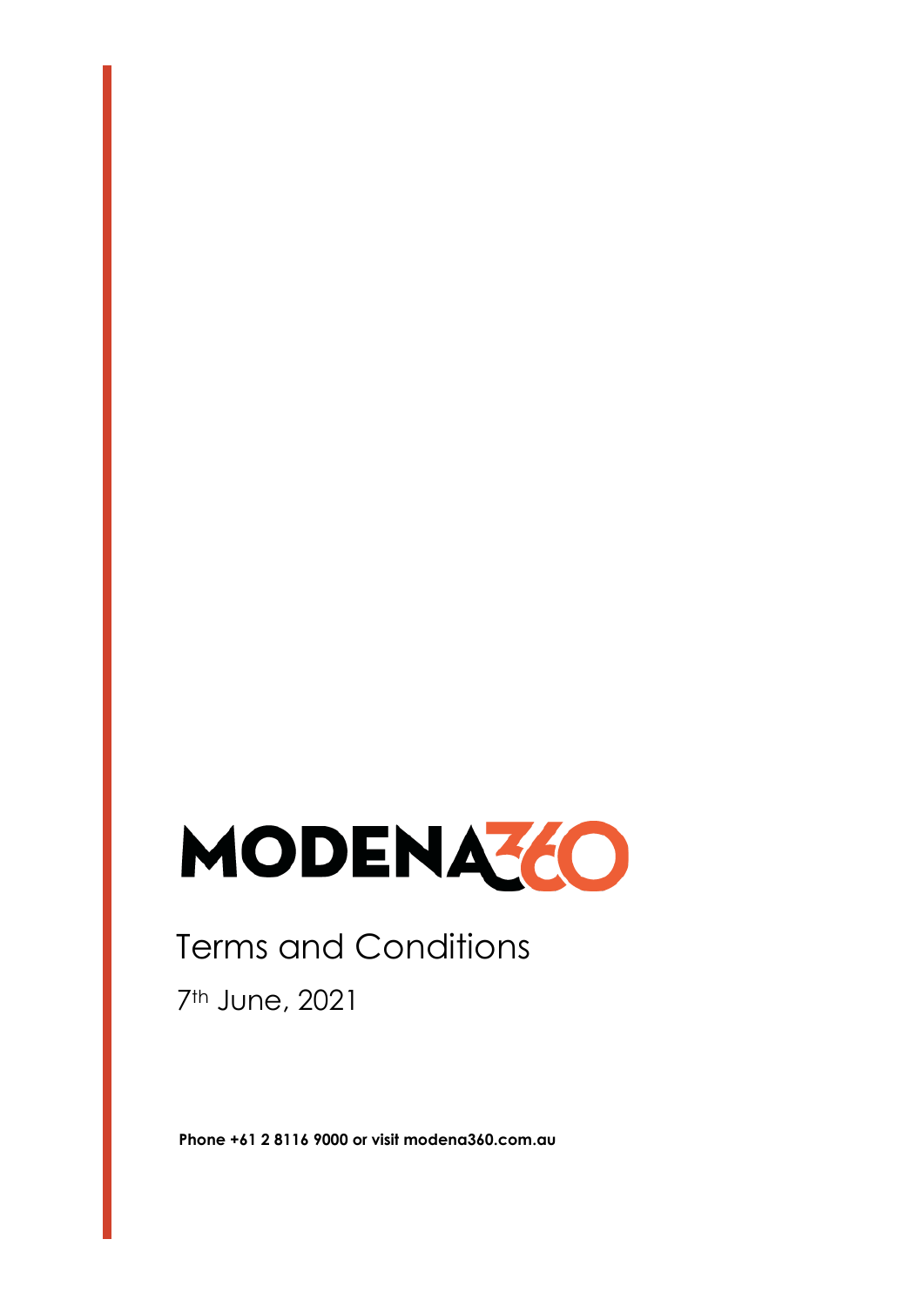

© Copyright 2021 Modena360. All rights reserved.

#### **Statement of Conditions**

The information in this document has been reviewed and is believed to be accurate. However, neither Modena360 nor its affiliates assume any responsibility for inaccuracies, errors, or omissions that may be contained herein. In no event will Modena360 or its affiliates be liable for direct, indirect, special, incidental, or consequential damages resulting from any defect or omission in this document, even if advised of the possibility of such damages.

Modena360 reserves the right to make improvements or changes to this document and information contained within, and to the products and services described at any time, without notice or obligation.

#### **Commercial in Confidence**

All information supplied as part of this response, including any attachments, are to be considered commercial-in-confidence.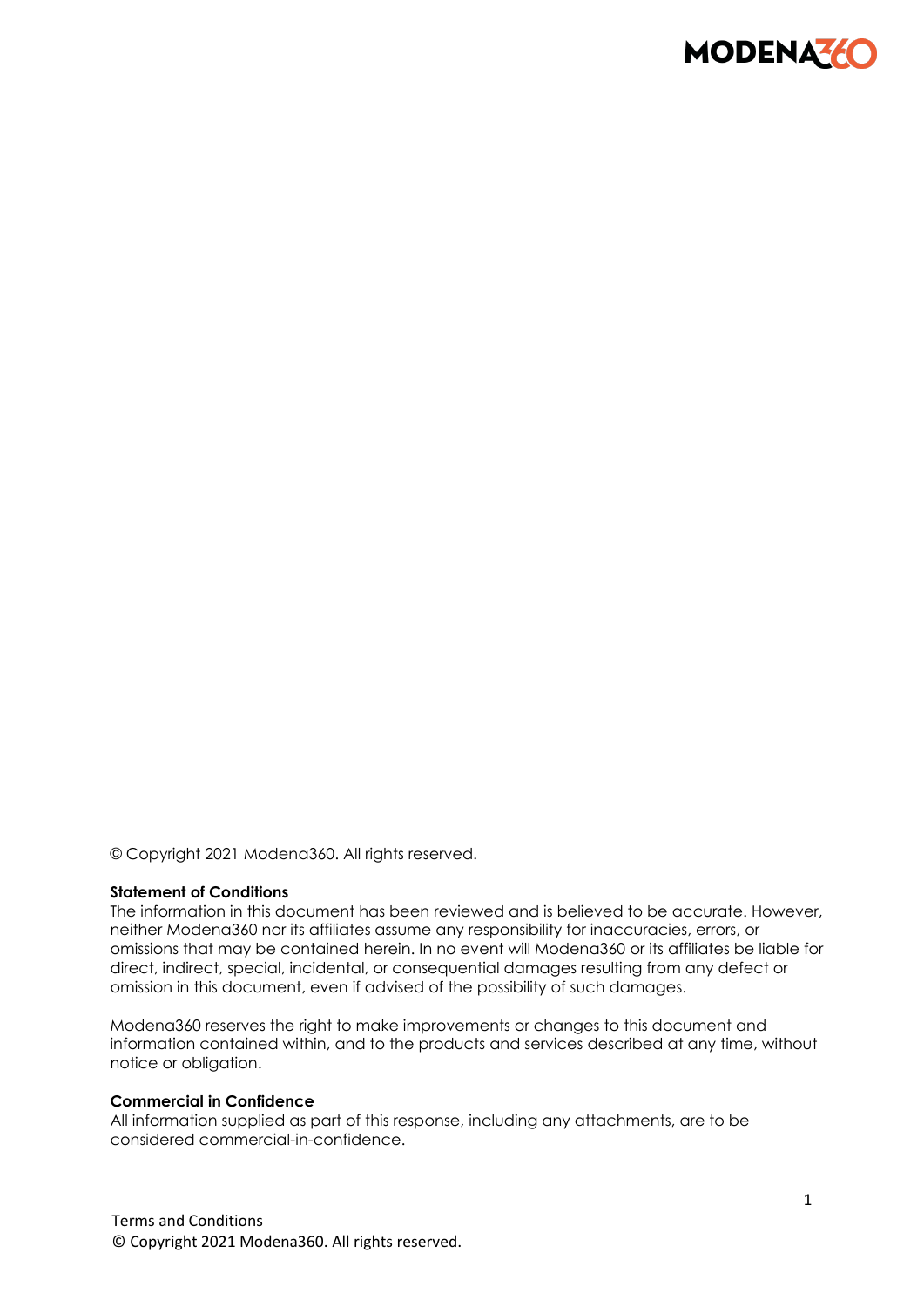# **MODENA**

# 1. Definitions

1.1 "Modena360" shall mean Modena Information Solutions Pty Limited its successors and assigns or any person acting on behalf of and with the authority of Modena Information Solutions Pty Limited.

1.2 "Client" shall mean the Client (or any person acting on behalf of and with the authority of the Client) as described on any quotation, work authorisation or other form as provided by Modena360 to the Client.

1.3 "Guarantor" means that person (or persons) who agrees to be liable for the debts of the Client on a principal debtor basis.

1.4 "Equipment" shall mean all Equipment including any accessories supplied on hire by Modena360 to the Client (and where the context so permits shall include any supply of services). The Equipment shall be as described on the invoices, quotation, authority to hire, or any other work authorisation form provided by Modena360 to the Client.

1.5 "Goods" shall mean all Goods supplied by Modena360 to the Client (and where the context so permits shall include any supply of Services as hereinafter defined) and are as described on the invoices, quotation, work authorisation or any other forms as provided by Modena360 to the Client.

1.6 "Services" shall mean all Services supplied by Modena360 to the Client and includes any advice or recommendations (and where the context so permits shall include any supply of Goods as defined above).

1.7 "Price" shall mean the Price payable for the Goods as agreed between Modena360 and the Client in accordance with clause 4 of this contract.

1.8 "Consumer" a person who buys: any type of goods or services costing up to \$50,000 (or any other amount stated in the ACL Regulations); goods or services costing more than \$50,000 which would normally be for personal, domestic or household use.

# 2. The Competition and Consumer Act 2010 ("CCA") and The Australian Consumer Law ("ACL")

2.1 Nothing in this agreement is intended to have the effect of contracting out of any applicable provisions of the CCA and ACL (including any substitute to those Acts or re-enactment thereof), except to the extent permitted by those Acts where applicable.

2.2 Clause 10 (Defects), and clause 11 (Warranty) may NOT apply to the Client where the Client is purchasing Goods or Services not for resale or hire where the Price of the Goods or Services does not exceed \$50,000, or where the Price of the Goods or Services does exceed \$50,000 and are of a kind ordinarily acquired for personal, domestic or household use or consumption, or where the Client is in any other way a consumer within the meaning of the CCA or ACL.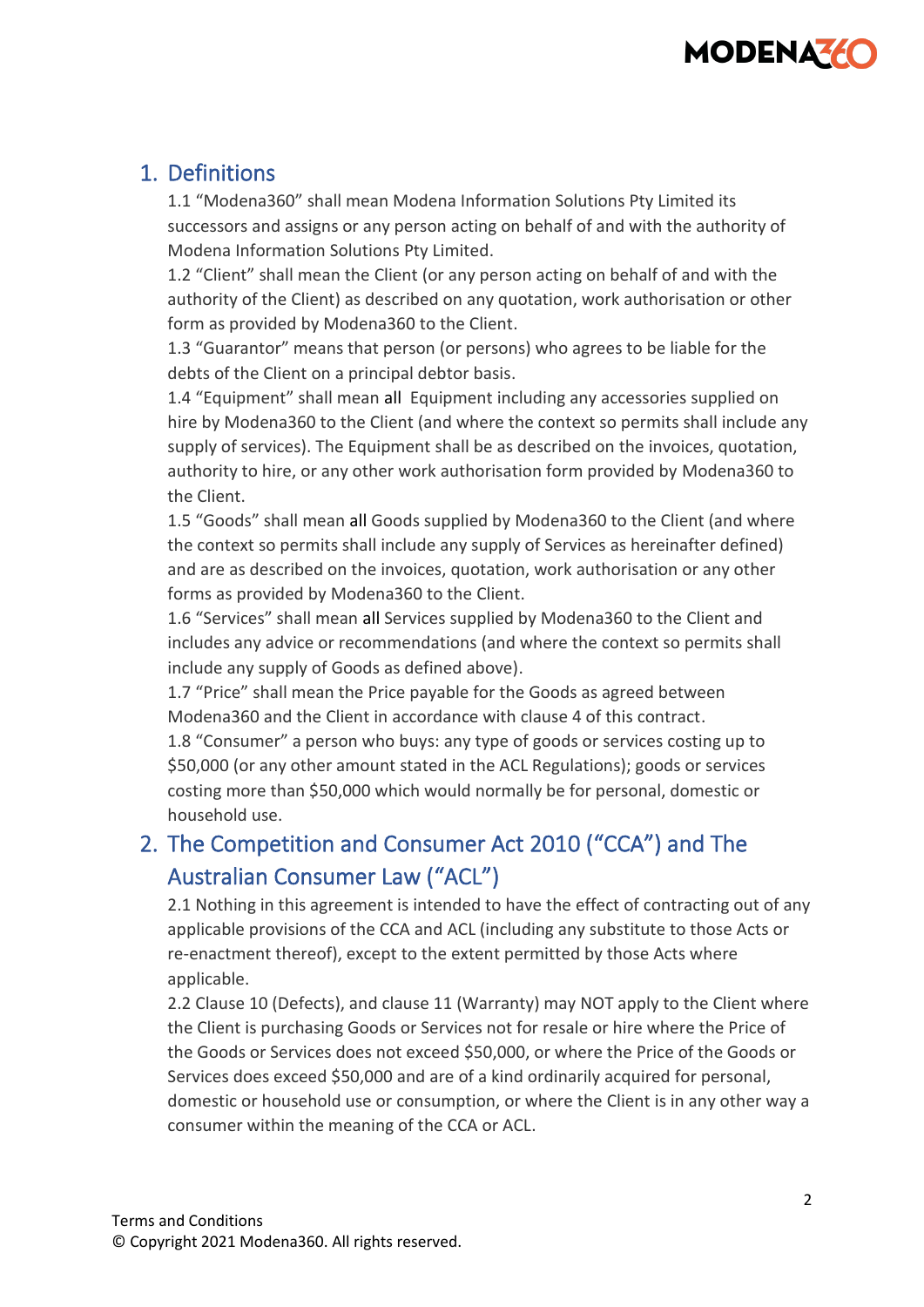

### 3. Acceptance

3.1 Any instructions received by Modena360 from the Client for the supply of Goods and/or the Client's acceptance of Goods supplied by Modena360 shall constitute acceptance of the terms and conditions contained herein.

3.2 Where more than one Client has entered into this agreement, the Clients shall be jointly and severally liable for all payments of the Price.

3.3 Upon acceptance of these terms and conditions by the Client the terms and conditions are binding and can only be amended with the written consent of Modena360.

3.4 The Client shall give Modena360 not less than seven (7) days prior written notice of any proposed change of ownership of the Client or any change in the Client's name and/or any other change in the Client's details (including but not limited to, changes in the Client's address, facsimile number, or business practice). The Client shall be liable for any loss incurred by Modena360 as a result of the Client's failure to comply with this clause.

3.5 Goods are supplied by Modena360 only on the terms and conditions of trade herein to the exclusion of anything to the contrary in the terms of the Client's order notwithstanding that any such order is placed on terms that purport to override these terms and conditions of trade.

### 4. Price and Payment

4.1 At Modena360's sole discretion the Price shall be either:

(a) as indicated on invoices provided by Modena360 to the Client in respect of Goods supplied; or

(b) Modena360's current price at the date of delivery of the Goods according to Modena360's current Price list; or

(c) Modena360's quoted Price (subject to clause 4.2) which shall be binding upon Modena360 provided that the Client shall accept Modena360's quotation in writing within seven (7) days.

4.2 Modena360 reserves the right to change the Price in the event of a variation to Modena360's quotation.

4.3 At Modena360's sole discretion a non-refundable deposit may be required.

4.4 At Modena360's sole discretion:

(a) payment shall be due on delivery of the Goods; or

(b) payment shall be due before delivery of the Goods; or

(c) payment for approved Clients shall be due seven (7) days following the end of the month in which a statement is posted or emailed to the Client's address or address for notices.

4.5 Time for payment for the Goods shall be of the essence and will be stated on the invoice or any other forms. If no time is stated then payment shall be due seven (7) days following the date of the invoice.

4.6 Payment will be made by credit card (plus a surcharge of up to three percent (3%) of the Price), or by direct credit, or by any other method as agreed to between the Client and Modena360.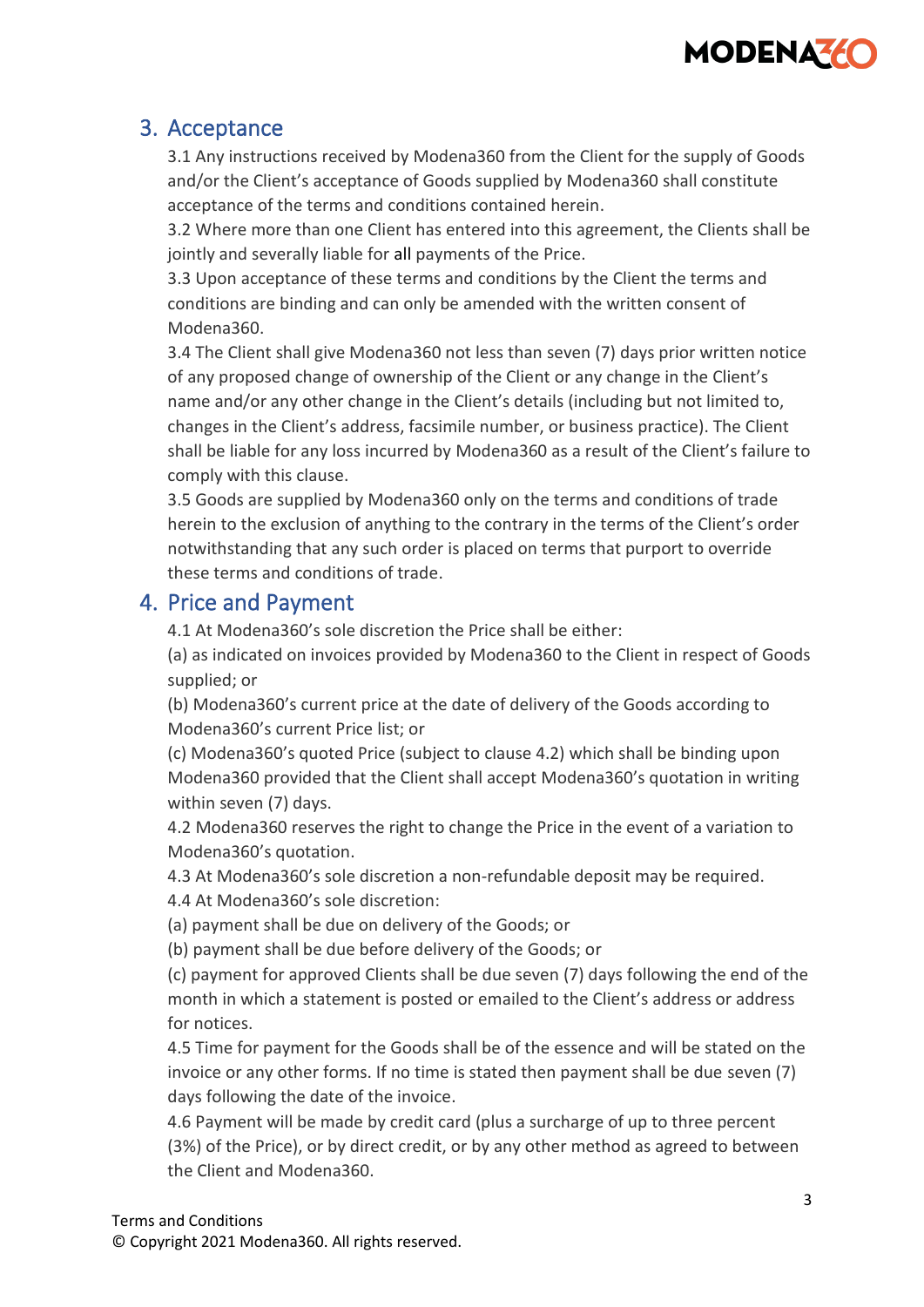

4.7 GST and other taxes and duties that may be applicable shall be added to the Price except when they are expressly included in the Price.

4.8 VOIP customers will be charged according to provided plan, with the exception of 1800 numbers which will be free and 13/1300 numbers which will be charged at 37.5c inc GST.

## 5. Delivery of Goods

5.1 At Modena360's sole discretion delivery of the Goods shall take place when:

(a) the Client takes possession of the Goods at Modena360's address; or

(b) the Client takes possession of the Goods at the Client's nominated address (in the event that the Goods are delivered by Modena360 or Modena360's nominated carrier).

5.2 At Modena360's sole discretion the costs of delivery are:

(a) included in the Price; or

(b) in addition to the Price.

5.3 The Client shall make all arrangements necessary to take delivery of the Goods whenever they are tendered for delivery. In the event that the Client is unable to take delivery of the Goods as arranged then Modena360 shall be entitled to charge a reasonable fee for redelivery.

5.4 Delivery of the Goods to a third party nominated by the Client is deemed to be delivery to the Client for the purposes of this agreement.

5.5 The failure of Modena360 to deliver shall not entitle either party to treat this contract as repudiated.

5.6 Modena360 shall not be liable for any loss or damage whatsoever due to failure by Modena360 to deliver the Goods (or any of them) promptly or at all where due to circumstances beyond the control of Modena360.

# 6. Risk

6.1 If Modena360 retains ownership of the Goods nonetheless, all risk for the Goods passes to the Client on delivery.

6.2 If any of the Goods are damaged or destroyed following delivery but prior to ownership passing to the Client, Modena360 is entitled to receive all insurance proceeds payable for the Goods. The production of these terms and conditions by Modena360 is sufficient evidence of Modena360's rights to receive the insurance proceeds without the need for any person dealing with Modena360 to make further enquiries.

6.3 Where the Client expressly requests Modena360 to leave Goods outside Modena360's premises for collection or to deliver the Goods to an unattended location then such Goods shall be left at the Client's sole risk and it shall be the Client's responsibility to ensure the Goods are insured adequately or at all.

### 7. Title

7.1 Modena360 and the Client agree that ownership of the Goods shall not pass until:

(a) the Client has paid Modena360 all amounts owing for the particular Goods; and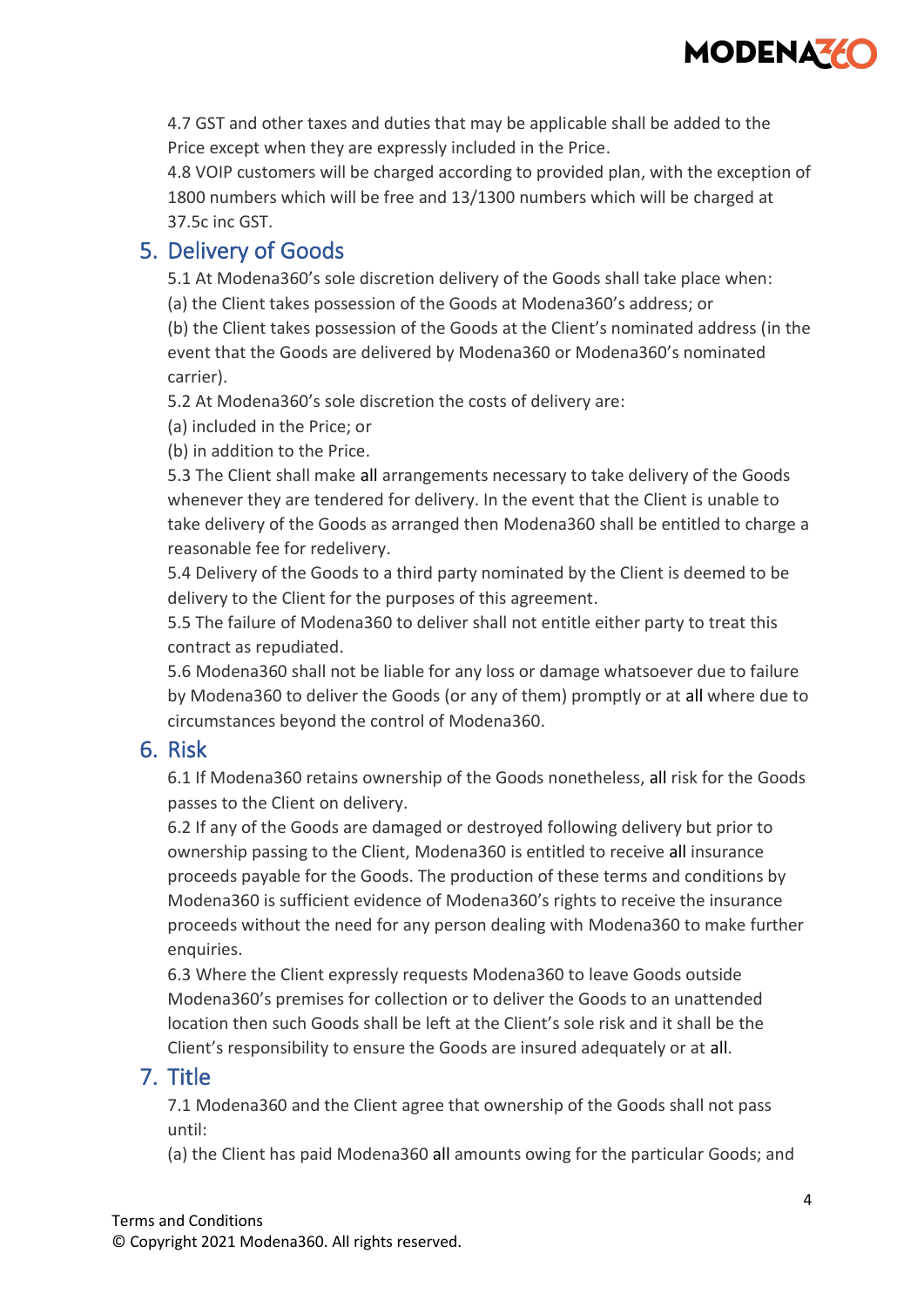

(b) the Client has met all other obligations due by the Client to Modena360 in respect of all contracts between Modena360 and the Client.

7.2 Receipt by Modena360 of any form of payment shall not be deemed to be payment until that form of payment has been honoured, cleared or recognised and until then Modena360's ownership or rights in respect of the Goods shall continue. 7.3 It is further agreed that:

(a) where practicable the Goods shall be kept separate and identifiable until Modena360 shall have received payment and all other obligations of the Client are met; and

(b) until such time as ownership of the Goods shall pass from Modena360 to the Client Modena360 may give notice in writing to the Client to return the Goods or any of them to Modena360. Upon such notice the rights of the Client to obtain ownership or any other interest in the Goods shall cease; and

(c) Modena360 shall have the right of stopping the Goods in transit whether or not delivery has been made; and

(d) if the Client fails to return the Goods to Modena360 then Modena360 or Modena360's agent may (as the invitee of the Client) enter upon and into land and premises owned, occupied or used by the Client, or any premises where the Goods are situated and take possession of the Goods; and

(e) the Client is only a bailee of the Goods and until such time as Modena360 has received payment in full for the Goods then the Client shall hold any proceeds from the sale or disposal of the Goods, up to and including the amount the Client owes to Modena360 for the Goods, on trust for Modena360; and

(f) the Client shall not deal with the money of Modena360 in any way which may be adverse to Modena360; and

(g) the Client shall not charge the Goods in any way nor grant nor otherwise give any interest in the Goods while they remain the property of Modena360; and

(h) Modena360 can issue proceedings to recover the Price of the Goods sold notwithstanding that ownership of the Goods may not have passed to the Client; and

(i) until such time that ownership in the Goods passes to the Client, if the Goods are converted into other products, the parties agree that Modena360 will be the owner of the end products.

# 8. Personal Property Securities Act 2009 ("PPSA")

#### 8.1 In this clause:

(a) financing statement has the meaning given to it by the PPSA;

(b) financing change statement has the meaning given to it by the PPSA;

(c) security agreement means the security agreement under the PPSA created

between the Client and Modena360 by these terms and conditions; and

(d) security interest has the meaning given to it by the PPSA.

8.2 Upon assenting to these terms and conditions in writing the Client acknowledges and agrees that these terms and conditions:

(a) constitute a security agreement for the purposes of the PPSA; and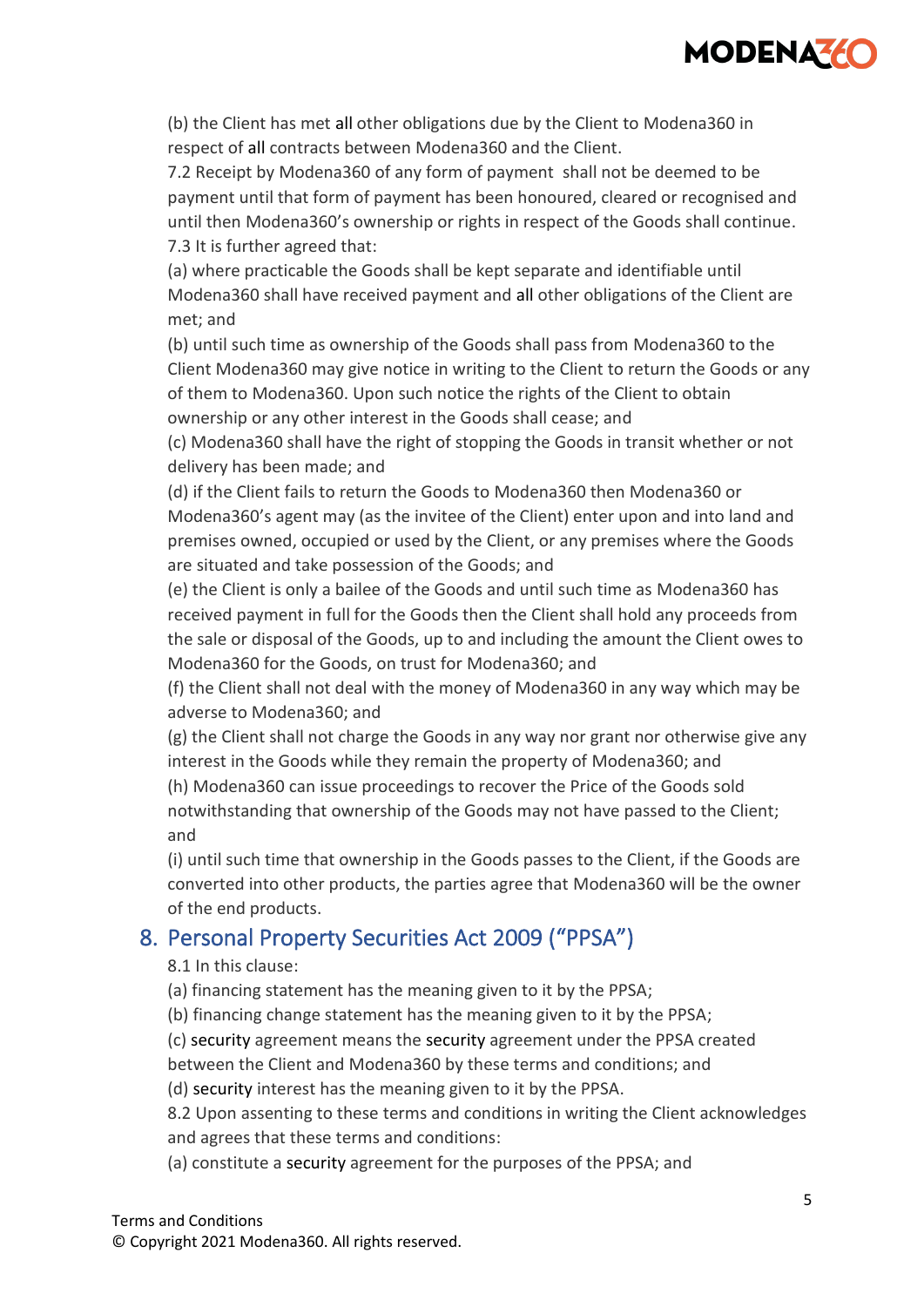

(b) create a security interest in:

(i) all Goods previously supplied by Modena360 to the Client (if any);

(ii) all Goods that will be supplied in the future by Modena360 to the Client.

8.3 The Client undertakes to:

(a) promptly sign any further documents and/or provide any further information (such information to be complete, accurate and up-to-date in all respects) which Modena360 may reasonably require to:

(i) register a financing statement or financing change statement in relation to a security interest on the Personal Property Securities Register;

(ii) register any other document required to be registered by the PPSA; or

(iii) correct a defect in a statement referred to in clause  $8.3(a)(i)$  or  $8.3(a)(ii)$ ;

(b) indemnify, and upon demand reimburse, Modena360 for all expenses incurred in registering a financing statement or financing change statement on the Personal Property Securities Register established by the PPSA or releasing any Goods charged thereby;

(c) not register a financing change statement in respect of a security interest without the prior written consent of Modena360;

(d) not register, or permit to be registered, a financing statement or a financing change statement in relation to the Goods in favour of a third party without the prior written consent of Modena360; and

(e) immediately advise Modena360 of any material change in its business practices of selling the Goods which would result in a change in the nature of proceeds derived from such sales.

8.4 Modena360 and the Client agree that sections 96, 115 and 125 of the PPSA do not apply to the security agreement created by these terms and conditions.

8.5 The Client hereby waives its rights to receive notices under sections 95, 118, 121(4), 130, 132(3)(d) and 132(4) of the PPSA.

8.6 The Client waives its rights as a grantor and/or a debtor under sections 142 and 143 of the PPSA.

8.7 Unless otherwise agreed to in writing by Modena360, the Client waives its right to receive a verification statement in accordance with section 157 of the PPSA. 8.8 The Client shall unconditionally ratify any actions taken by Modena360 under clauses 8.3 to 8.5.

### 9. Security and Charge

9.1 Despite anything to the contrary contained herein or any other rights which Modena360 may have howsoever:

(a) where the Client and/or the Guarantor (if any) is the owner of land, realty or any other asset capable of being charged, both the Client and/or the Guarantor agree to mortgage and/or charge all of their joint and/or several interest in the said land, realty or any other asset to Modena360 or Modena360's nominee to secure all amounts and other monetary obligations payable under these terms and conditions. The Client and/or the Guarantor acknowledge and agree that Modena360 (or Modena360's nominee) shall be entitled to lodge where appropriate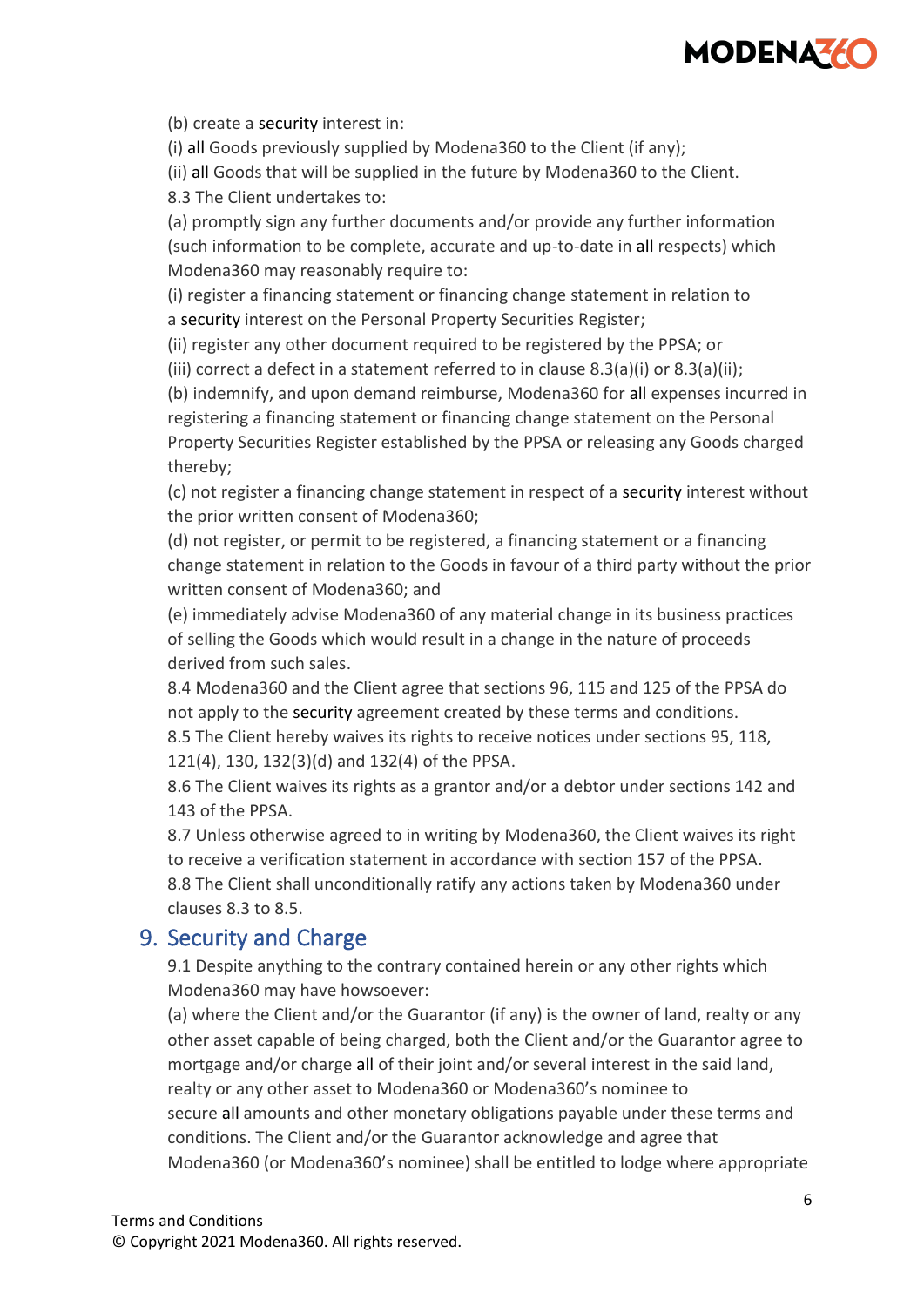

a caveat, which caveat shall be withdrawn once all payments and other monetary obligations payable hereunder have been met.

(b) should Modena360 elect to proceed in any manner in accordance with this clause and/or its sub-clauses, the Client and/or Guarantor shall indemnify Modena360 from and against all Modena360's costs and disbursements including legal costs on a solicitor and own client basis.

(c) the Client and/or the Guarantor (if any) agree to irrevocably nominate constitute and appoint Modena360 or Modena360 s nominee as the Client's and/or Guarantor's true and lawful attorney to perform all necessary acts to give effect to the provisions of this clause 9.1.

### 10. Defects

10.1 The Client shall inspect the Goods on delivery and shall within five (5) days of delivery (time being of the essence) notify Modena360 of any alleged defect, shortage in quantity, damage or failure to comply with the description or quote. The Client shall afford Modena360 an opportunity to inspect the Goods within a reasonable time following delivery if the Client believes the Goods are defective in any way. If the Client shall fail to comply with these provisions the Goods shall be presumed to be free from any defect or damage. For defective Goods, which Modena360 has agreed in writing that the Client is entitled to reject, Modena360's liability is limited to either (at Modena360's discretion) replacing the Goods or repairing the Goods except where the Client has acquired Goods as a consumer within the meaning of the Competition and Consumer Act 2010 (CWlth) or the Fair Trading Acts of the relevant state or territories of Australia, and is therefore also entitled to, at the consumer's discretion either a refund of the purchase price of the Goods, or repair of the Goods, or replacement of the Goods.

10.2 Goods will not be accepted for return other than in accordance with 10.1 above.

### 11. Warranty

11.1 For Goods not manufactured by Modena360, the warranty shall be the current warranty provided by the Manufacturer of the Goods. Modena360 shall not be bound by nor be responsible for any term, condition, representation or warranty other than that which is given by the Manufacturer of the Goods. Modena360 will act as the Return to Base point for hardware and software unless otherwise indicated by the Manufacturer or Supplier. In either case, the Client is responsible for shipping or freight costs unless otherwise agreed by Modena360, Manufacturer or Supplier.

# 12. Intellectual Property

12.1 Where Modena360 has designed, drawn or written Goods for the Client, then the copyright in those designs and drawings and documents shall remain vested in Modena360, and shall only be used by the Client at Modena360's discretion. 12.2 The Client warrants that all designs or instructions to Modena360 will not cause Modena360 to infringe any patent, registered design or trademark in the execution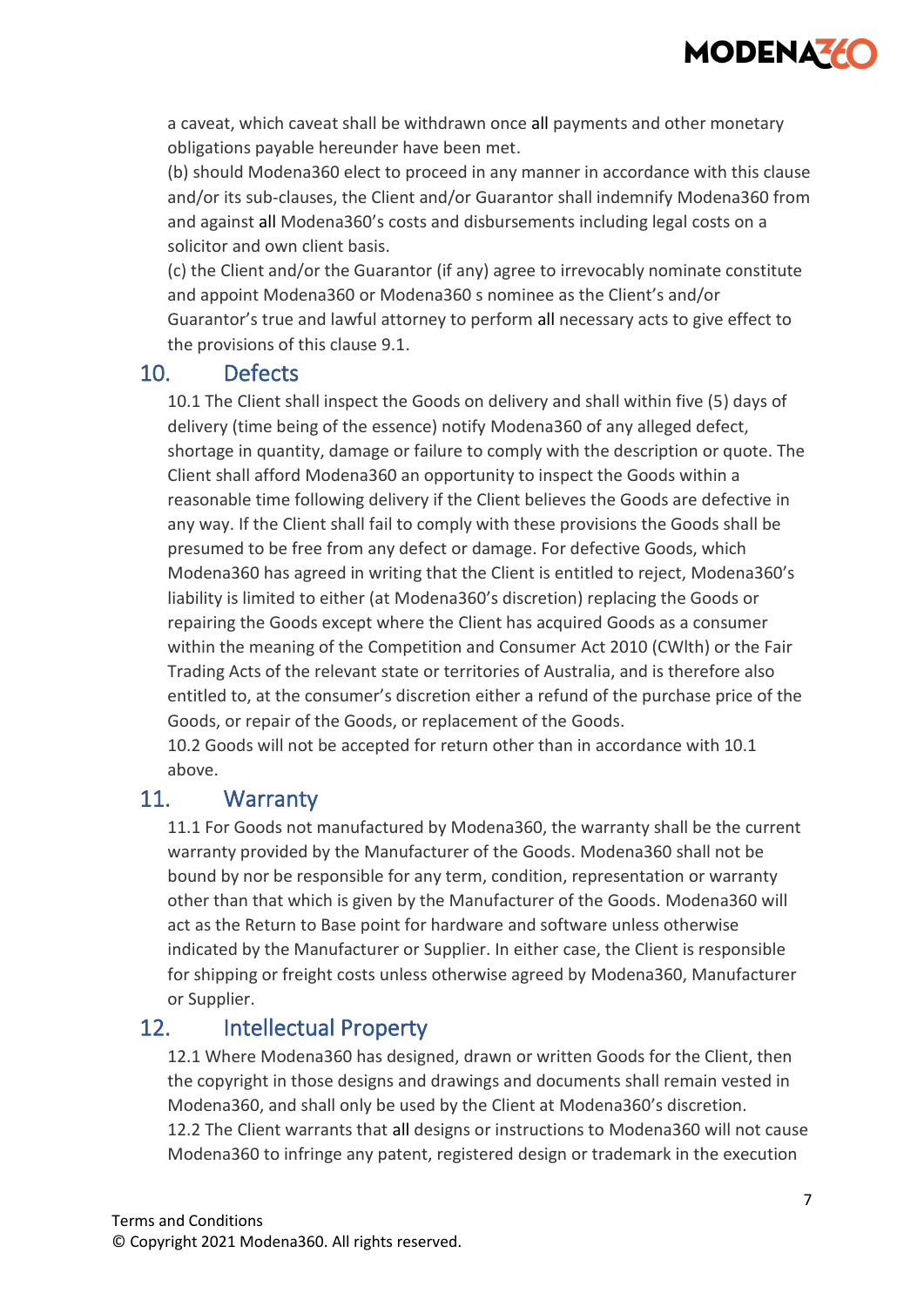

of the Client's order and the Client agrees to indemnify Modena360 against any action taken by a third party against Modena360 in respect of any such infringement.

12.3 The Client agrees that Modena360 may use any documents, designs, drawings or Goods created by Modena360 for the purposes of advertising, marketing, or entry into any competition.

# 13. Default and Consequences of Default

13.1 Interest on overdue invoices shall accrue daily from the date when payment becomes due, until the date of payment, at a rate of ten percent (10%) per calendar month (and at Modena360's sole discretion such interest shall compound monthly at such a rate) after as well as before any judgement.

13.2 In the event that the Client's payment is dishonoured for any reason the Client shall be liable for any dishonour fees incurred by Modena360.

13.3 If the Client defaults in payment of any invoice when due, the Client shall indemnify Modena360 from and against all costs and disbursements incurred by Modena360 in pursuing the debt including legal costs of a solicitor and own client basis and Modena360's collection agency costs.

13.4 Without prejudice to any other remedies Modena360 may have, if at any time the Client is in breach of any obligation (including those relating to payment), Modena360 may suspend or terminate the supply of Goods or Services to the Client and any of its other obligations under the terms and conditions. Modena360 will not be liable to the Client for any loss or damage the Client suffers because Modena360 has exercised its rights under this clause.

13.5 If any account remains overdue after thirty (30) days then an amount of the greater of twenty dollars (\$20.00) or ten percent (10%) of the amount overdue (up to a maximum of two hundred dollars (\$200.00) shall be levied for administration fees which sum shall become immediately due and payable.

13.6 Without prejudice to Modena360's other remedies at law Modena360 shall be entitled to cancel all or any part of any order of the Client which remains unfulfilled and all amounts owing to Modena360 shall, whether or not due for payment, become immediately payable in the event that:

(a) any money payable to Modena360 becomes overdue, or in Modena360's opinion the Client will be unable to meet its payments as they fall due; or

(b) the Client becomes insolvent, convenes a meeting with its creditors or proposes or enters into an arrangement with creditors, or makes an assignment for the benefit of its creditors; or

(c) a receiver, manager, liquidator (provisional or otherwise) or similar person is appointed in respect of the Client or any asset of the Client.

### 14. Cancellation

14.1 Modena360 may cancel any contract to which these terms and conditions apply or cancel delivery of Goods at any time before the Goods are delivered by giving written notice to the Client. On giving such notice Modena360 shall repay to the Client any sums paid in respect of the Price. Modena360 shall not be liable for any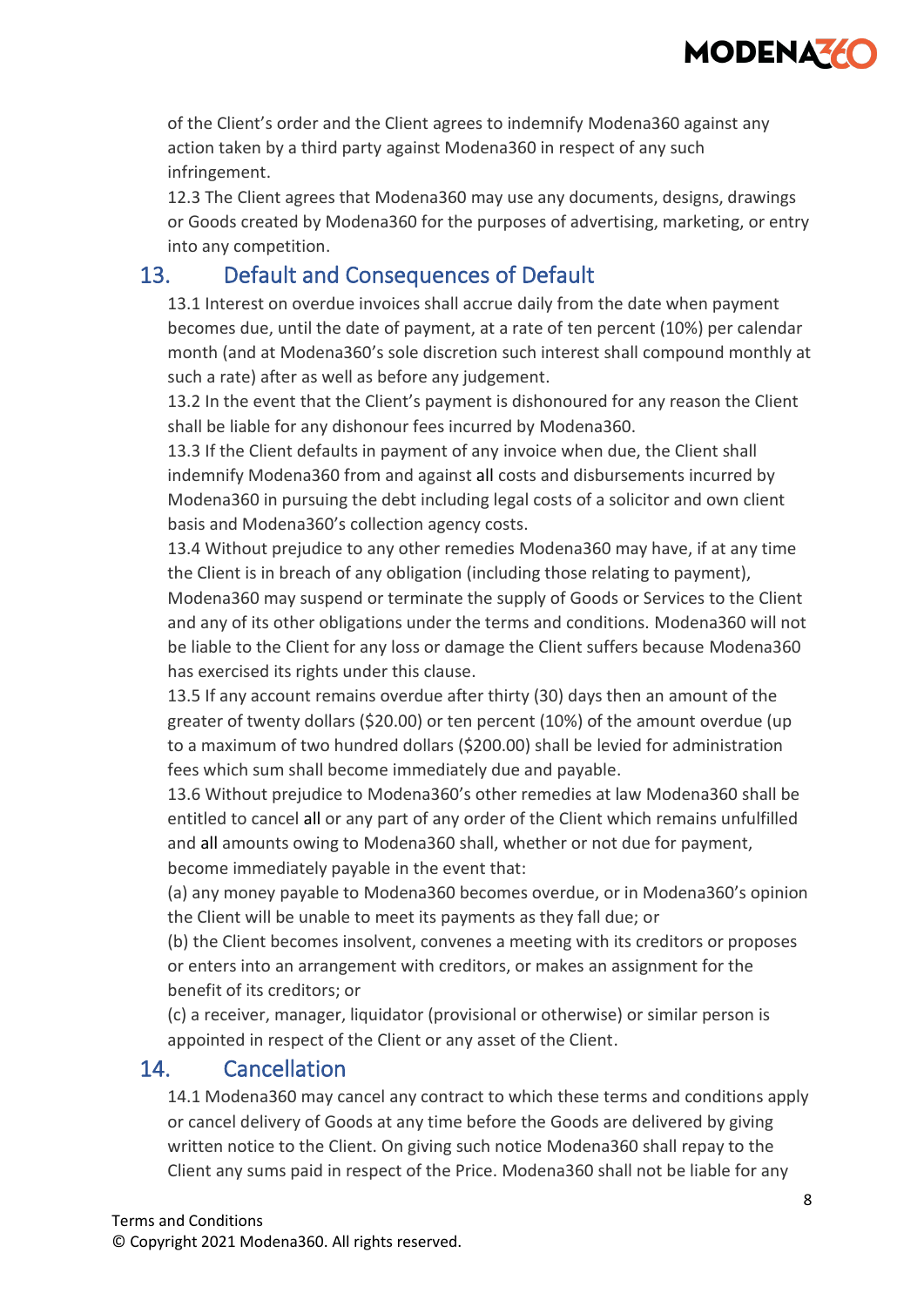

loss or damage whatsoever arising from such cancellation.

14.2 In the event that the Client cancels delivery of Goods the Client shall be liable for any loss incurred by Modena360 (including, but not limited to, any loss of profits) up to the time of cancellation.

14.3 Cancellation of orders for Goods made to the Client's specifications or nonstocklist items will definitely not be accepted, once production has commenced.

### 15. Privacy Act 1988

15.1 The Client and/or the Guarantor/s (herein referred to as the Client) agree for Modena360 to obtain from a credit reporting agency a credit report containing personal credit information about the Client in relation to credit provided by Modena360.

15.2 The Client agrees that Modena360 may exchange information about the Client with those credit providers either named as trade referees by the Client or named in a consumer credit report issued by a credit reporting agency for the following purposes:

(a) to assess an application by the Client; and/or

(b) to notify other credit providers of a default by the Client; and/or

(c) to exchange information with other credit providers as to the status of this credit account, where the Client is in default with other credit providers; and/or (d) to assess the creditworthiness of the Client.

The Client understands that the information exchanged can include anything about the Client's creditworthiness, credit standing, credit history or credit capacity that credit providers are allowed to exchange under the Privacy Act 1988.

15.3 The Client consents to Modena360 being given a consumer credit report to collect overdue payment on commercial credit (Section 18K(1)(h) Privacy Act 1988). 15.4 The Client agrees that personal credit information provided may be used and retained by Modena360 for the following purposes (and for other purposes as shall be agreed between the Client and Modena360 or required by law from time to time):

(a) the provision of Goods; and/or

(b) the marketing of Goods by Modena360, its agents or distributors; and/or

(c) analysing, verifying and/or checking the Client's credit, payment and/or status in relation to the provision of Goods; and/or

(d) processing of any payment instructions, direct debit facilities and/or credit facilities requested by the Client; and/or

(e) enabling the daily operation of Client's account and/or the collection of amounts outstanding in the Client's account in relation to the Goods.

15.5 Modena360 may give information about the Client to a credit reporting agency for the following purposes:

(a) to obtain a consumer credit report about the Client;

(b) allow the credit reporting agency to create or maintain a credit information file containing information about the Client.

15.6 The information given to the credit reporting agency may include: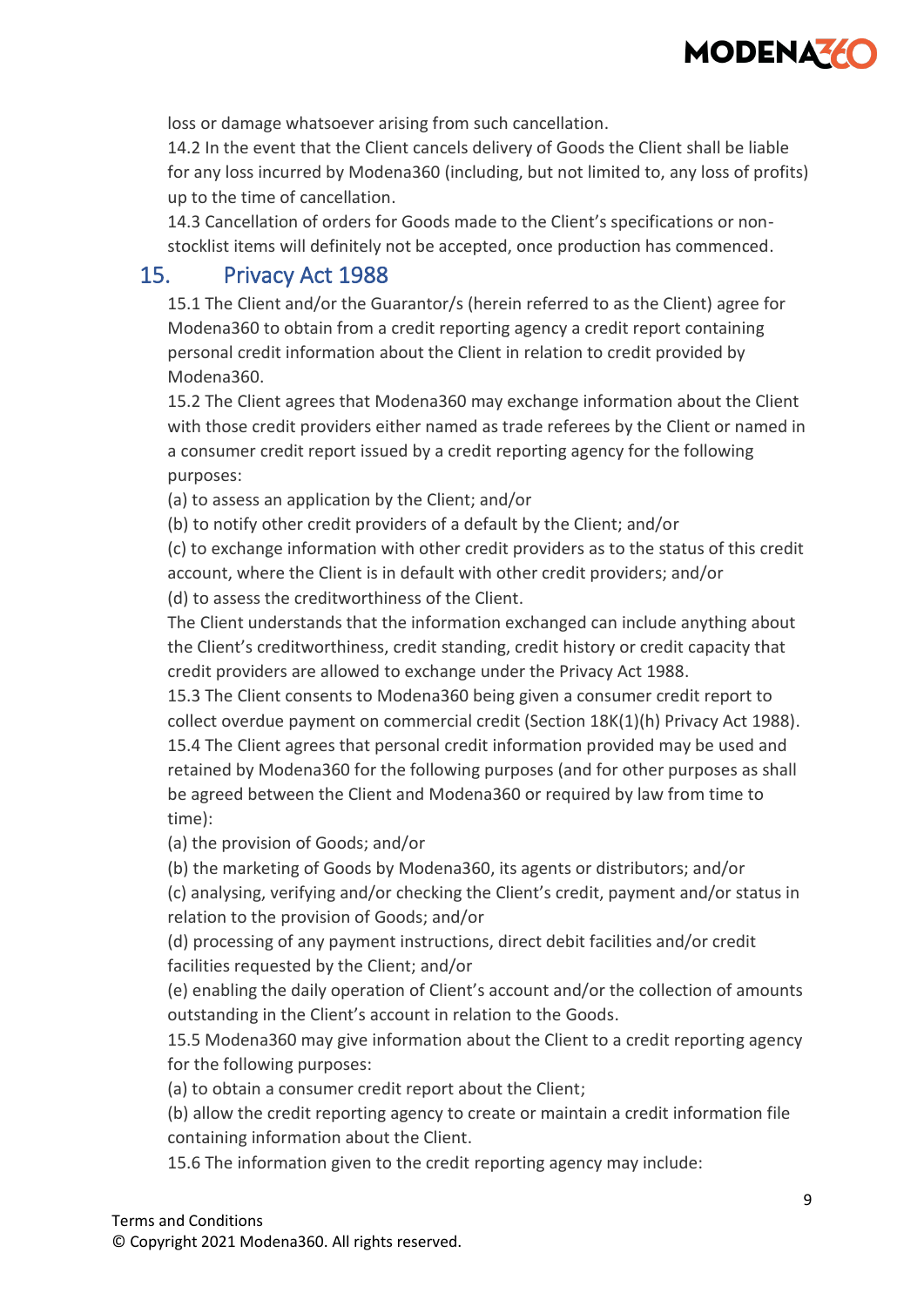

(a) personal particulars (the Client's name, sex, address, previous addresses, date of birth, name of employer and driver's licence number;

(b) details concerning the Client's application for credit or commercial credit and the amount requested;

(c) advise that Modena360 is a current credit provider to the Client;

(d) advise of any overdue accounts, loan repayments, and/or any outstanding monies owing which are overdue by more than sixty (60) days, and for which debt collection action has been started;

(e) that the Client's overdue accounts, loan repayments and/or any outstanding monies are no longer overdue in respect of any default that has been listed; (f) information that, in the opinion of Modena360, the Client has committed a serious credit infringement (that is, fraudulently or shown an intention not to comply with the Clients credit obligations);

(g) that credit provided to the Client by Modena360 has been paid or otherwise discharged.

# 16. Unpaid Modena360's Rights

16.1 Where the Client has left any item with Modena360 for repair, modification, exchange or for Modena360 to perform any other Service in relation to the item and Modena360 has not received or been tendered the whole of the Price, or the payment has been dishonoured, Modena360 shall have:

(a) a lien on the item;

(b) the right to retain the item for the Price while Modena360 is in possession of the item;

(c) a right to sell the item.

16.2 The lien of Modena360 shall continue despite the commencement of proceedings, or judgment for the Price having been obtained.

# 17. Equipment Hire

17.1 The Equipment shall at all times remain the property of Modena360 and is returnable on demand by Modena360. In the event that the Equipment is not returned to Modena360 in the condition in which it was delivered Modena360 retains the right to charge the Client the full cost of repairing the Equipment. In the event Equipment is not returned at all Modena360 shall have right to charge the Client the full cost of replacing the Equipment.

17.2 The Client shall;

(a) keep the Equipment in their own possession and control and shall not assign the benefit of the Equipment nor be entitled to lien over the Equipment.

(b) not alter or make any additions to the Equipment including but without limitation altering, make any additions to, defacing or erasing any identifying mark, plate or number on or in the Equipment or in any other manner interfere with the Equipment.

(c) keep the Equipment, complete with all parts and accessories, clean and in good order as delivered, and shall comply with any maintenance schedule as advised by Modena360 to the Client.